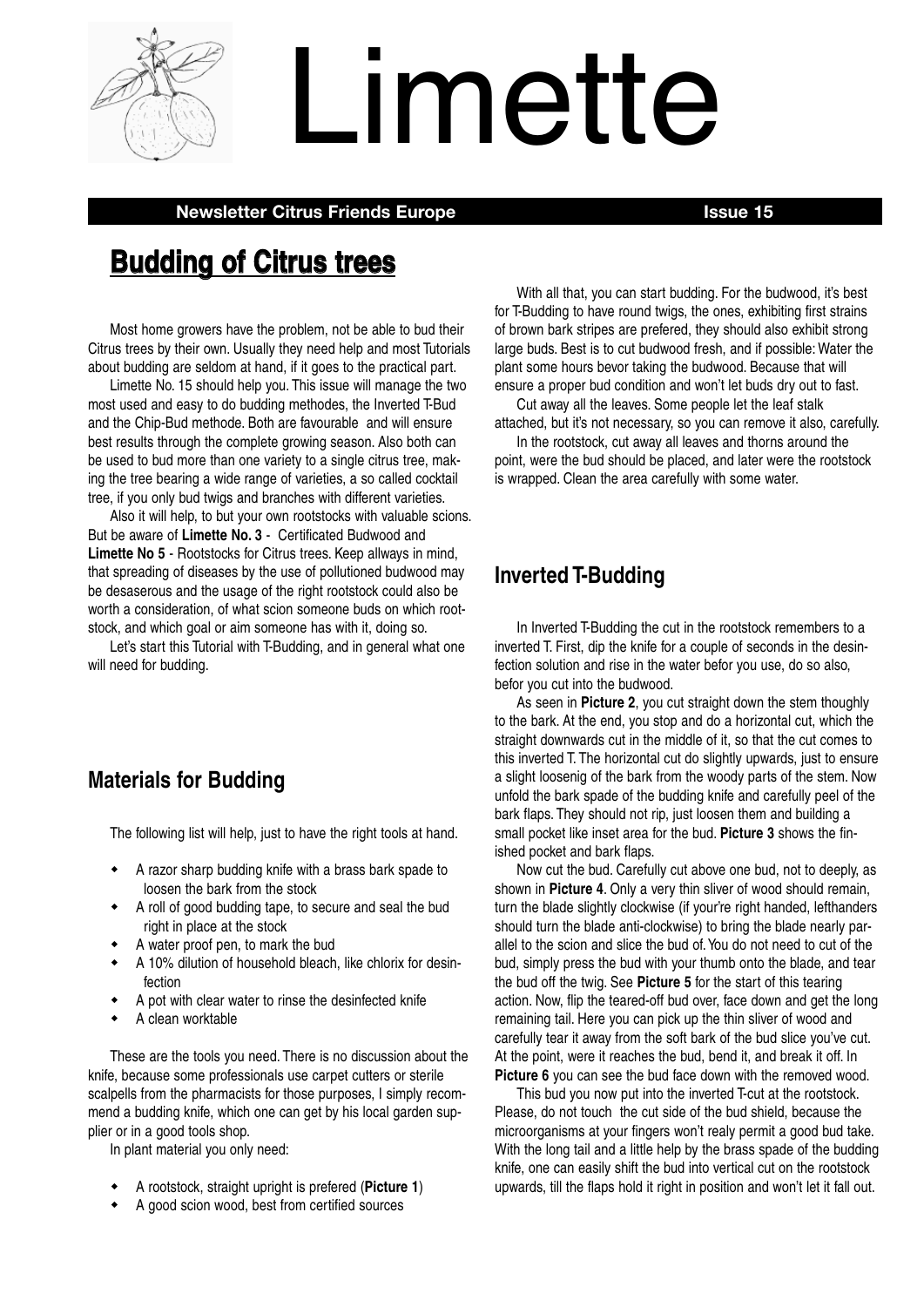Now, at the horizontal cut, cut away the tail, to align the buds end with the horizontal cut in the rootstock (**Picture 7**).

Get now some wrapping tape. This flexible, but very strong PE-Tape special for budding purposes will now be wrapped around the T-cut, to fix the bud on the rootstock, seal the wound and inhibit a quick bud dry out.

Simply wrap the first round above another, pull and now you have a tight start.Wrap slowly upwards or downwards, and only overlap the wraps only half of the tape width, not more. In **Picture 8** it is shown how the wrapping is done. Place the tape carefully over the bud, and pull the tape tightly to the backside of the rootstock, to press the bud strongly to the wood of the rootstock.

After you have finished, and the whole cut and bud is covered with tape, tightly wrapped around, wrap some rounds at one place, and secure the end with a half hitch and pull it tight. **Picture 9** shows the finished wrapping.

# **Chip Budding**

Chip budding is compareable with T-Budding, but one can also use more angular budwood from younger bud sticks, or bud, if the bark does not realy slipping, making the pocket for the T-Bud insertation diffucult to do.

So again all starts with the rootstock and the desinfection of the knife. **Picture 10** shows the first cut, a horizontal notching, angular cut into the woody parts of the plant, followed by a downward second cut to the horizontal cut, as **Picture 11** shows. This will remove a sliver of wood, as **Picture 12** shows. Do not touch the open wound with your finger.

Now, do the same two cuts, after desinfection of the blade and rinsing in water, on the scionwood. **Picture 13** shows again, how the sliver of bud wood is taken, and **Picture 14** shows the, from the scion wood removed, sliver little better. Press now the bud to the blade, get the blade to the cut of the rootstock and slide the bud downwards the blade into the notch at the base of the rootstock cut. **Picture 15** shows the correct placed scion bud.

Now again take some budding tape, do the first wrap above the bud, pull tight to ensure the tape is secured on the rootstock stem, and now wrap downwards. This will press the bud into the notch, and with the pull tight to the rear of the rootstock stem, it will secure and press the bud tightly to the rootstock wood. Again, overlap only a half of the tapes width, to ensure a tight and good wrapping. After wrapping the whole bud and cutted surface, do again some rounds with the tape, and secure the end of the tape with a half hitch. Finished Chip Budding you can see in **Picture 16**.

# **After Budding**

After Budding, unwrap the bud after four, up to six weeks. Black or otherways dried out buds are removed and the wound is sealed with a rubber like innatural bark.

All taken buds remain green and healthy, and also show in most cases well new growth of cambial tissue, which can be seen in **Picture 20**. The best sign of a completely taken bud.

After the bud take, one must force the bud, force it to grow. This can be done by bending, topping or breaking. Bending means to bend the top of the rootstock down to the ground. Topping is easily done by cutting of the top of the rootstock. The first methode, bending, is in my opinion a to soft way, topping is in my opinion a to hard methode. So I use breaking. Above the taken bud one must do a deep cut about one half through the rootstock stem, and breaking the rest of the stem away and downwards from the bud. This can also be seen in **Picture 20**, were this bud forcing methode is used.

Use a water-proof marker and mark onto the budding tape date and variety you have budded, to allways remeber you what you've done and to remember the right time for unwrapping.

# **Comments:**

Well, at least only one comment! Do not expect that it will work from the beginning. Usually one will need much of experience till a good budding procedure will work.

Simply many failures will occur, but also with experience more and more effective the budding will get, and more successfully bud takes will occur. So practicse will be the aim, to get a successfull budder!

### **Note:**

This pubication can be download from the web, but only with black and white pictures of a 120 dpi quality. For getting a 300 dpi quality with color pictures, please contact the autor. Because the web one will only be good for viewing on a computer monitor, but for a good printing the better solution and color pictures are recommended.

Difference in both issues comes only by the color pictures in full solution.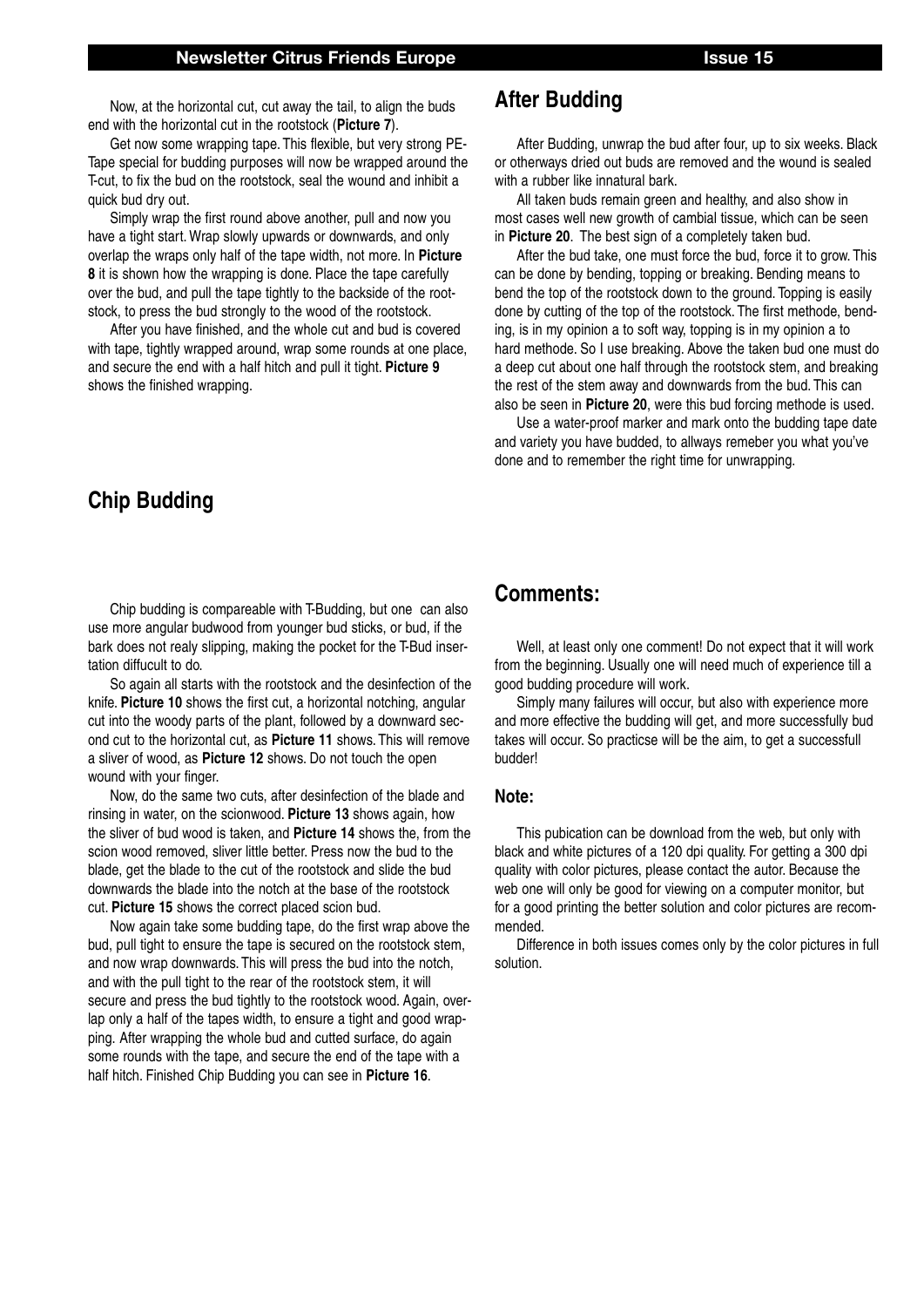### **Inverted T-Budding**



Picture 1: Rootstock

Picture 2: Vertical Cut



Picture3: finished Pocket



Picture 4: Startig scion cut

Picture 5: End Bud cut



Picture 6: Teared of wood sliver below the bud

### Picture 1:

Everything starts with a good straight rootstock trunk. Leafless, smooth and clean, ready to bud. For beginners it might be somewhat more easy to unpot the rootstock, so handling is little easier.

### Picture 2:

Now begin with the first cut. Vertical downwards through the bark, and then set the second, horizontal cut just below this cut, to get a cut in shape of an inverted T

### Picture 3:

With the brass spade of the budding knife, carefully loose the bark from the wood of the rootstock and open both rind flaps to a pocket like insertion area.

Take care, that at the downward pointing ends of the sideways bark flaps the opening is wide enough, to ensure good insertation of the bud, as this would now the next step.

Try not to damage the tender bark flaps, they should not rip, fold or get otherwise damaged. Also be carefull not to damage the tender cambial tissue at rind and woody parts of the rootstock. Best is, if the bark loosens freely. A budder calls this: "the bark is slipping"

### Picture 4:

Now cut the scion. Start right above the bud and cut not to deeply into the wood, rotate the knife while cutting, so align the blade nearly parallel to the scion and pull it softly downwards.

### Picture 5:

After finished the cut, rotate the knife back to get the bud on the knife blade, angle the knife slightly to lift the bud. Now you can press it with the thumb to the blade and tear it of from the budstick.

### Picture 6:

After tearing-off the bud, a sliver of wood remains in the taken bud. So flip the bud face down. Carefully loose the sliver of wood from the tender bark of the teared-off shield, beginning at the 'tail'. Now pull the sliver of wood carefully upwards, to remove it carefully from the buds tender outside tissue.

Just at the bud, it is stronger adhered, and buds with thorns won't be able to completely remove the woody parts of the cut bud shield. So carefully do a cut with the knife into the sliver of wood away from the bud and break the sliver of wood to remove it.

Now only a little rest will remain covering only the bud area.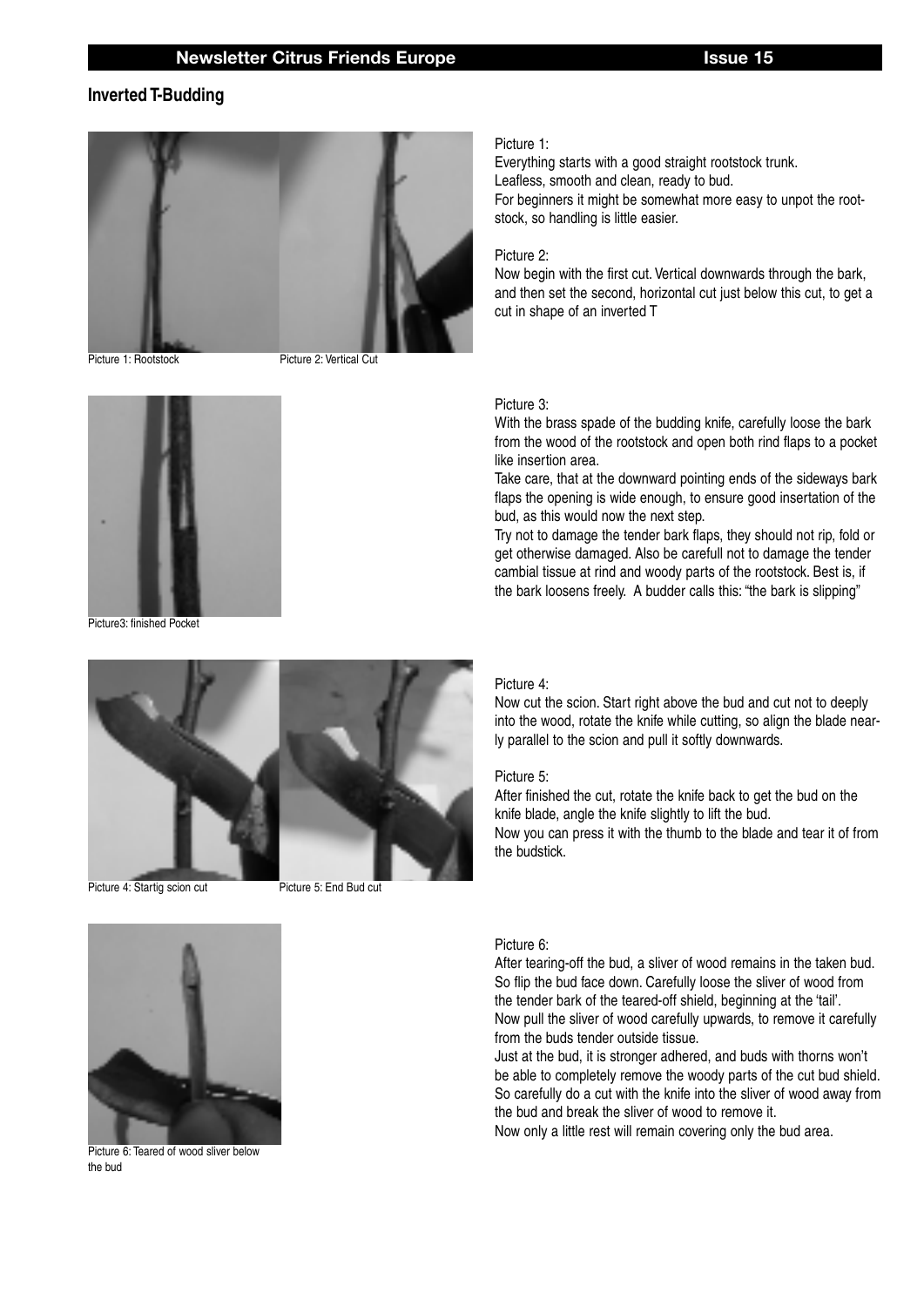### **Inverted T-Budding**



Picture 7: Inserted bud Picture 8: Wrapping bud



Picture 9: Finished, wrapped T-Bud

### **Chip Budding**



Picture 10: notched cut Picture 11: downward cut



### Picture 7:

Flip the bud, and carefully insert it into the pocket you made in Picture 3. Carefully push the bud upwards the vertical cut you made, just to ensure the the whole bud is covered by the both bark flaps. Now cut the remaining tail off, just align with the horizontal cut you made in the rootstock.

### Picture 8:

Now wrap the bud with budding tape. Secure the tape atop or below of the bud. Slowly wrap downwards or upwards. Lay the tape carefully over the inserted bud, and then pull to the rear of the rootstock, so press the bud tight to the rootstock.

### Picture 9:

As you can see, the bud is entirely wrapped with budding tape. Ensure, that all wrapping has a strong and tight pull to the rear of the rootstock, to press the bud very strongly to the wood of the rootstock.

At the end of the wrapping, so some tight rounds more to secure the wrapping you made. Do a half hitch so secure the wrapping. Let a round wide, to build a sling. Now insert the end of the budding tape to the sling and pull, so the sling will close and secure the end, that's the half hitch.

Now remark on the hanging end of the budding tape the variety and the date of budding, because to ensure not to unwrap to early and allways remeber, what variety you have budded.

### Picture 10:

For chip budding start at the rootstock with a horizontal notching cut into the wood of the rootstock. Carefully, because to easily one will cut the whole rootstock through.

Have a good angle, just to create a well notch, to hold the chip later.

### Picture 11:

Now, above the first cut start with a straight downward cut throught the woody surface, to create a splinter. Secure it with the thumb and remove it togehter with the knife

### Picture 12:

Now you have removed the chip of wood, getting a clean cut with a smooth surface. At the bottom end of the cut you have a notch, were you want so set in the budwood chip and secure it. It should slightly be tucked in there, to ensure it is kept in position. Do not touch the open surface, and avoid any dirt coming in there.



Picture 12: Removed wood sliver